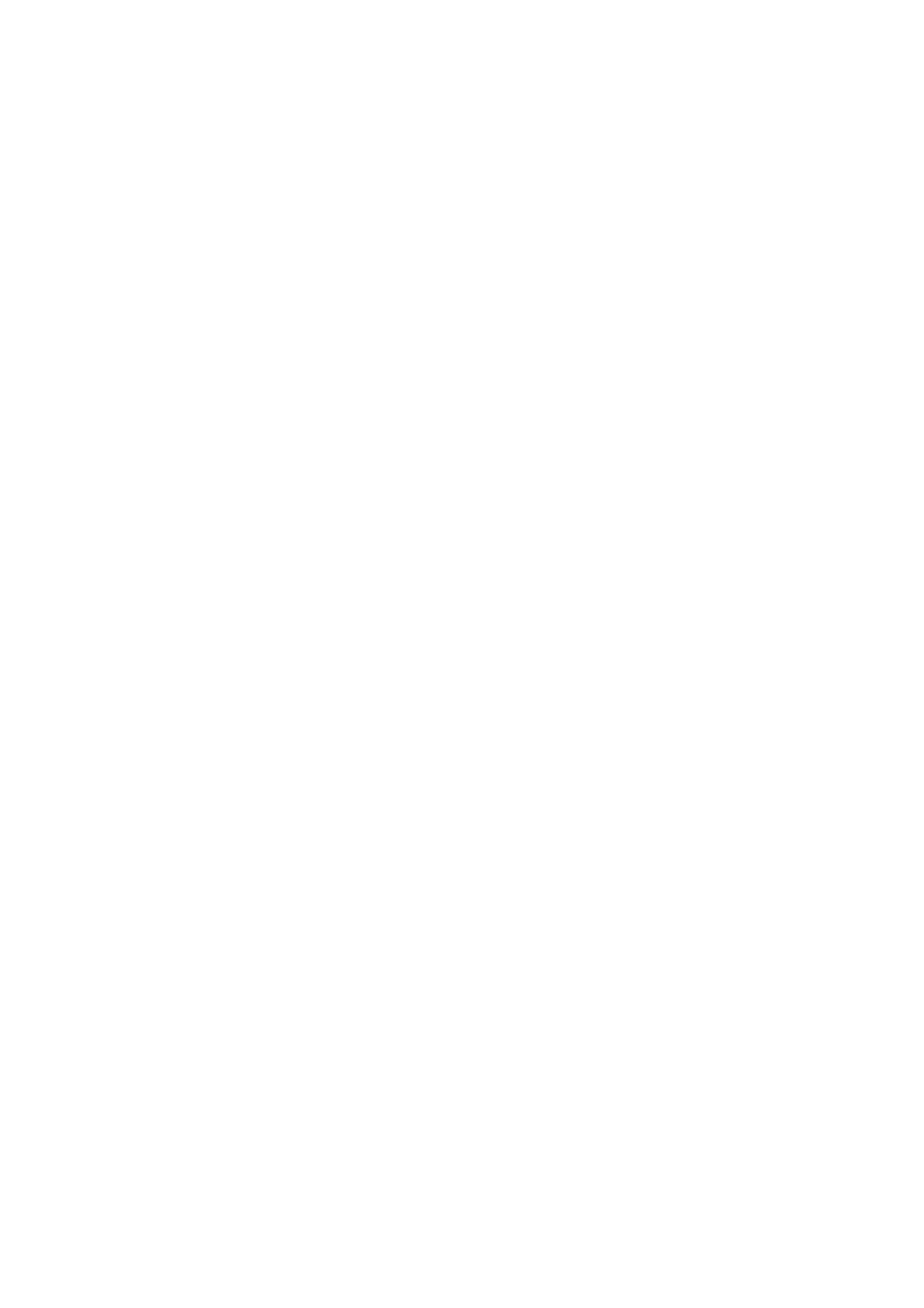## **2. THE LANDSCAPE STRUCTURE**

## **APPROACH**

In order to understand the way the landscape works, we have looked at the structure from different angles, seeing how each aspect interacts with others. The historical patterns of settlement, determined by geology, climate and social and economic factors, set the base for the contemporary city. We need to grasp how and why we have the city we have inherited before we can really work with its patterns for the future. And we also need to be aware of the myths and memories evoked by our buildings, parks and place names, conjuring up more than the immediate visual impact.

This chapter therefore first describes the evolution of this part of London around the Thames, then analyses its influence on the present urban landscape and the main riverside issues we are facing. The river between Hampton and Kew is remarkable for the amount of open space defining and complementing the urban environment. This 'natural' landscape, the result of centuries of careful management, creates an unparalleled setting for the built environment, a continuing inspiration for those living along the river and a series of connected habitats for nature conservation. We look at how the natural landscape interacts with the urban landscape.

At the same time we are conscious that the contemporary vitality of the landscape is a crucial part of the scene. The activity of those who live, work and relax along the river is an essential element in the landscape. The river would not be the same without the boat builders at Eel Pie Island, the fishermen at Teddington, the children at Hurst Park or the houseboats at Kew. The Landscape Strategy does not stray into economic and employment policies, but it explores how the resulting uses of the river affect the character of the landscape. Understanding the environments of work and recreation is the key to keeping the river landscape alive and relevant. Our perception of landscape is determined by the way we carry the complexity of the past into the future, but the river has to work in the present and the purpose of this study is to examine how the landscape legacy can continue to breathe life into the riverside, not suffocate it.

During our survey and consultation, issues have been raised which cover each part of the landscape structure. In this chapter we analyse how the structure functions, examine the issues which have emerged and propose a series of policies to be adopted as Supplementary Planning Guidance and national agency guidelines, **Barges at Teddington Lock** before gradual incorporation into Unitary Development Plan reviews.